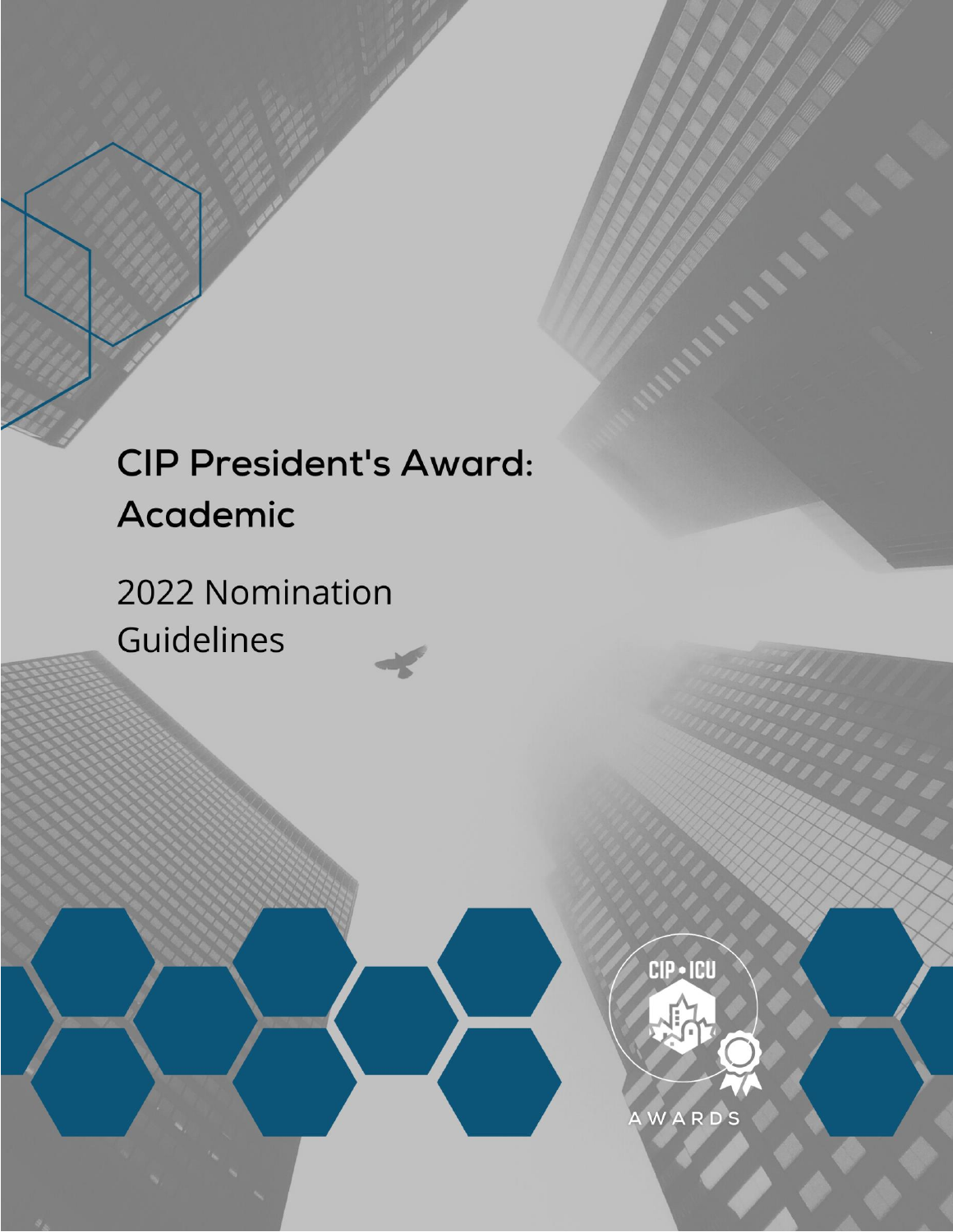#### **About the CIP President's Award: Academic**

Created in 2019, this award was established to recognize outstanding achievement by a Canadian planning scholar whose significant contribution to planning research, literature, or the student community warrants acknowledgment on a national level. Recipients will demonstrate notable contributions that advance CIP's stated values of Professionalism, Quality, Inclusiveness, Openness, Ethics, Transparency, Innovation and Collaboration.

The award is given annually to an individual by the current CIP President.

**Background**: *OUR CIP: Strategic Plan 2017-2020* identifies enhancing professional growth and professional engagement for all members as a key priority, with an objective to "strengthen, encourage, and promote the recognition of members".

### **Eligible Candidates**

Eligible candidates must be members (MCIP® or Candidate) in good standing with the Institute at the date of nomination, submission, and presentation of the award.

Eligible candidates must be current, full-time employees (including PhD Candidates) of a Canadian post-secondary institution with an instructional and/or research focus in planning.

Those who have been inducted into the College of Fellows (FCIP) and/or current Directors of the CIP Board are ineligible.

#### **Submit a Nomination**

Nominators must be a current member of CIP. Student members are *strongly* encouraged to nominate their planning instructors and professors.

Current Directors on the CIP Board are ineligible to submit nominations.

Each submission must include the following documents:

- a completed **Submission Summary** found;
- a citation of no more than 500 words from the nominator detailing the nominee's professional qualifications and experience, including a statement on the member's status as a recognized academic expert in the profession, his/her noteworthy achievements and/or contributions to planning instruction and/or research, and how the nominee embodies the Institute's values in their work;
- a 200 word statement from the nominee explaining how this Award would contribute to their professional development and how they intend to continue to advance the values of the Institute;
- a current CV (curriculum vitae) or LinkedIn resume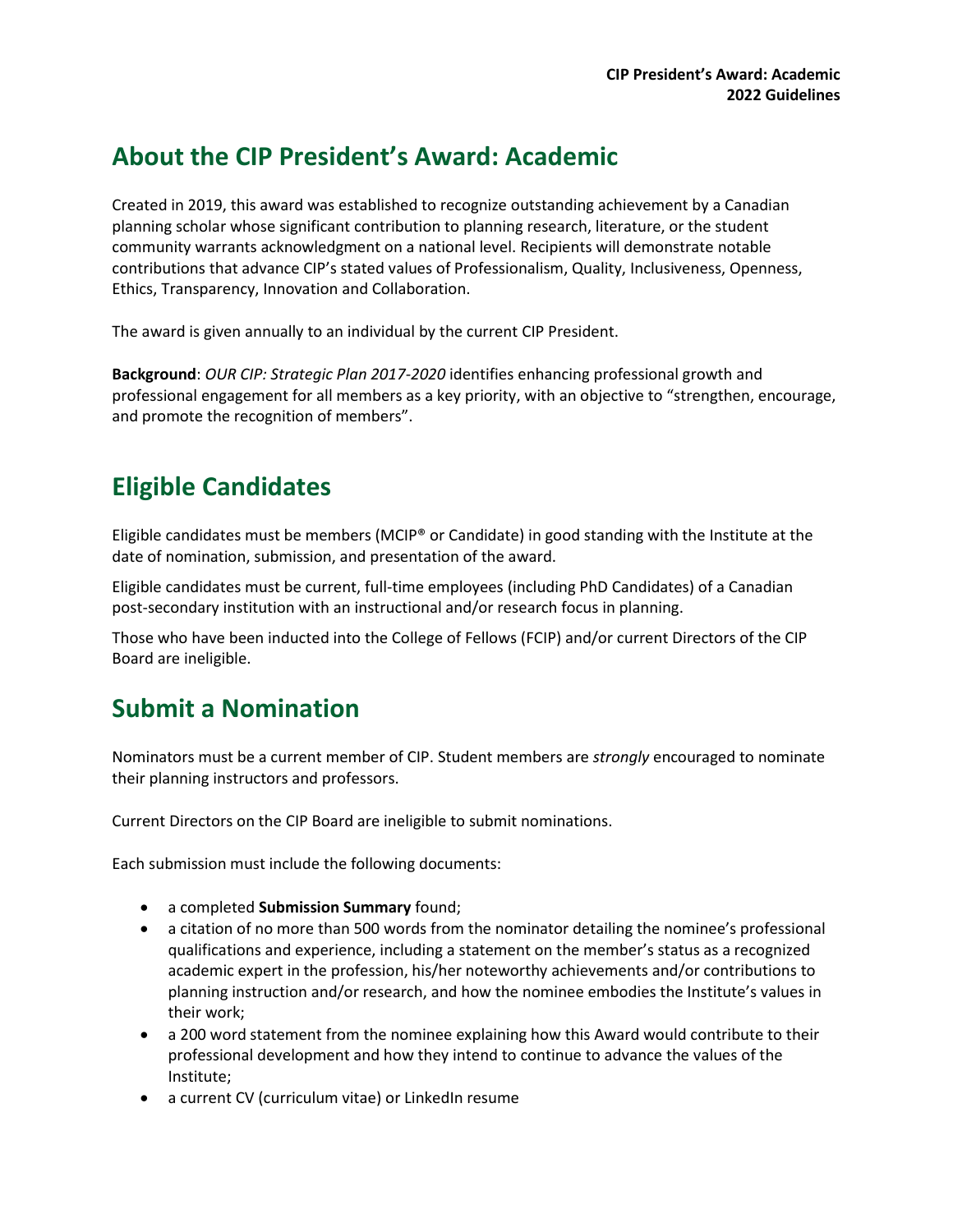a minimum of three letters of support from colleagues, peers, or students, at least one of which must be a current member in good standing with the Institute.

The nomination package must be submitted as a single PDF, received by March 25, 2022, by email to [board@cip-icu.ca.](mailto:board@cip-icu.ca)

#### **Letters of Support**

Letters of support should not be simple letters of endorsement. The letters must include the following elements:

- the identity of the letter's author;
- the length of time and in what capacity, or capacities, the writer has known the nominee;
- reasons why the nominee's work is nationally significant, or outstanding for other reasons, and evidence for the assertions;
- specify what CIP values the nominee's contributions support (Professionalism, Quality, Inclusiveness, Openness, Ethics, Transparency, Innovation and/or Collaboration); and,
- the signature of the letter's author.

The deadline to submit is: March 25, 2022.

#### **Selection of Winner**

Nominations will be accepted and reviewed by Directors of the CIP Board, with recommendations provided to the President for final selection.

The President of CIP informs the successful recipient that they have been selected for the award.

Nominations will be reviewed for outstanding contributions in planning related academics that advance CIP's stated values of Professionalism, Quality, Inclusiveness, Openness, Ethics, Transparency, Innovation, and Collaboration.

#### **Award Presentation**

This award will be presented during the [CIP National conference](https://web.cvent.com/event/24eb3bfc-9361-4836-b131-6675a7edc33c/summary) in Whistler, BC, July 2022. CIP cannot cover the cost of travel associated with accepting this Award in person.

#### **Questions**

Questions related to the selection process may be emailed to Beth McMahon, Chief Executive Officer, at [ceo@cip-icu.ca.](mailto:ceo@cip-icu.ca)